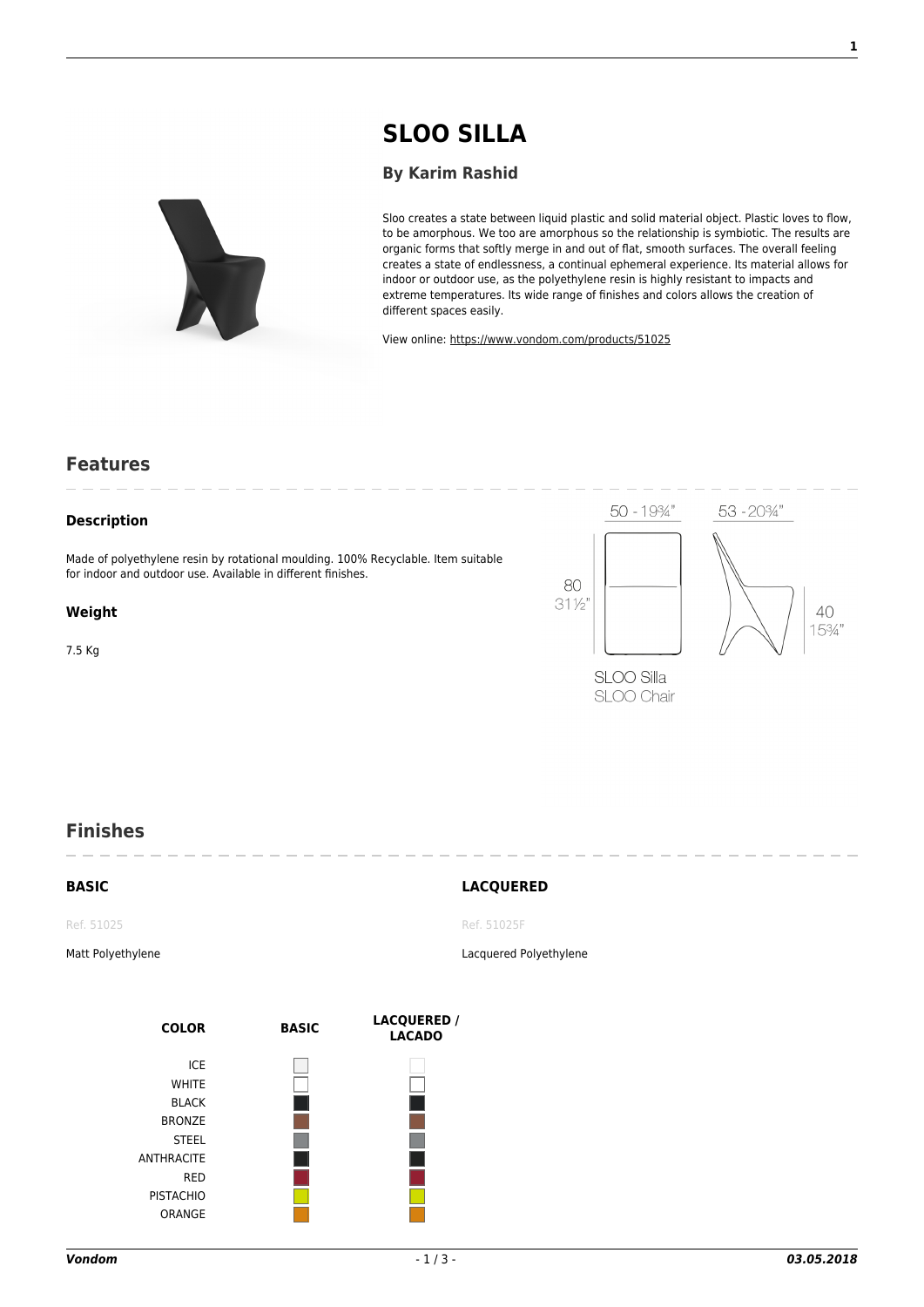KAKI NAVY TAUPE PLUM ECRU BEIGE WHITE BLACK BRONZE STEEL RED PISTACHIO ORANGE NAVY PLUM ECRU BEIGE ICE SILVER-4004 SISAL SILVER-1051 TAUPE SILVER-0009 MOCCA SILVER-0005 SAGE SILVER-5009 PLATA SILVER-4001 RASPBER.SILVER-2016 JET SILVER-3068 BEIGE SILVER-1010 PIST.SILVER-5008 METEOR SILVER-4024 VITA-IMP 07 VITA-IMP 14 VITA-IMP 51 VITA-IMP 54 VITA-IMP 42 VITA-IMP 30 VITA-IMP 53 VITA-IMP 55 CHAMPAGNE

 $\Box$  $\overline{\Box}$  **2**